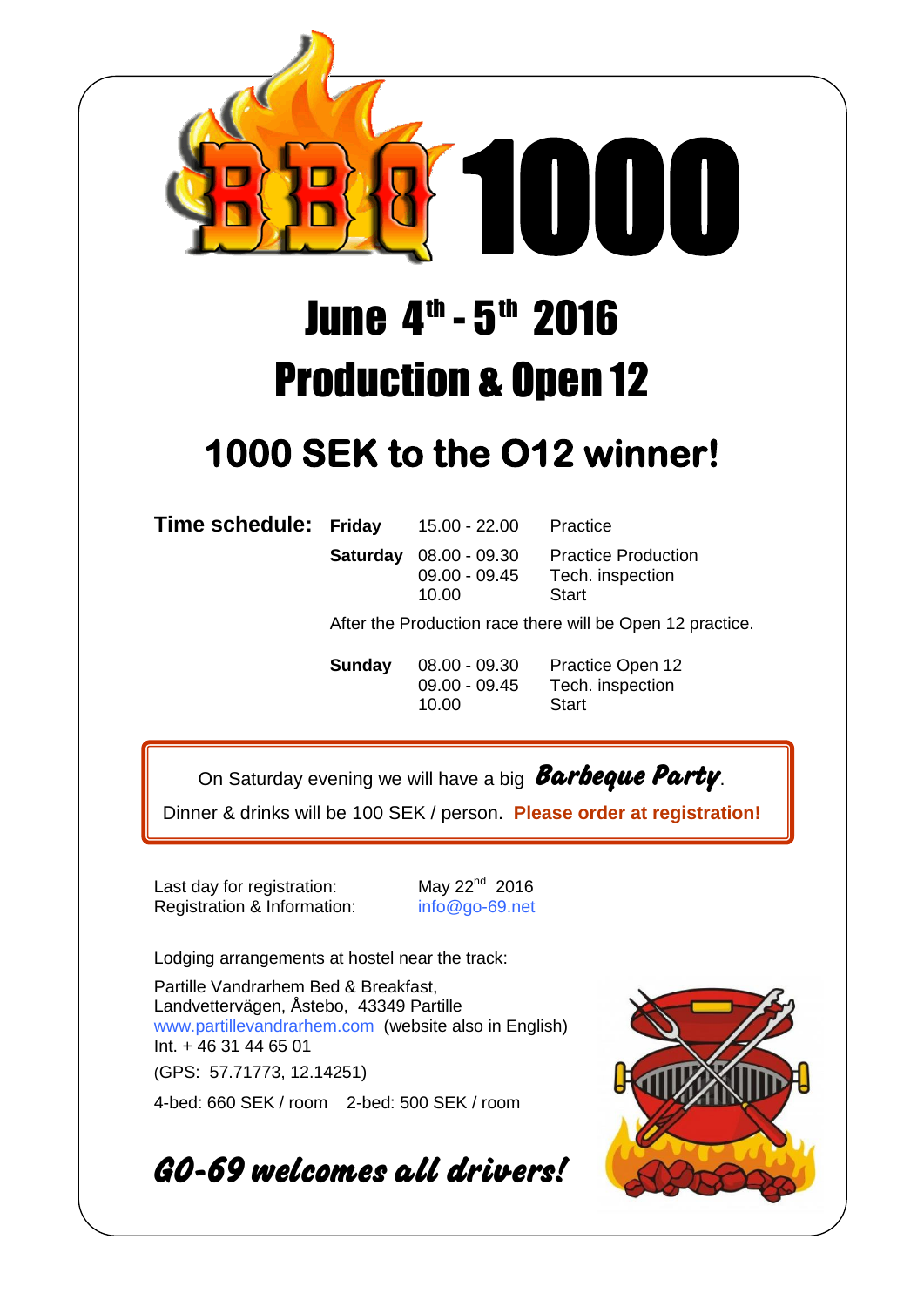

| Race system:         | Prod $24$ :<br>Open 12:                                                                                                                   | Qualification 1 min. All run 8 x 3 min. Win from any group.<br>Qualification 1 min, Semis 8 x 3 min and Final 8 x 5 min. |                          |  |  |
|----------------------|-------------------------------------------------------------------------------------------------------------------------------------------|--------------------------------------------------------------------------------------------------------------------------|--------------------------|--|--|
|                      | <b>Qualifying order:</b> ISRA ranking. If you don't have any ranking, you will be given a ranking number in<br>the order of registration. |                                                                                                                          |                          |  |  |
| <b>Starting fee:</b> | Prod $24$ :<br>Open 12: 100 SEK                                                                                                           | 100 SEK                                                                                                                  | $(10$ EUR)<br>$(10$ EUR) |  |  |
| <b>Prices:</b>       | Trophies to 1 - 2 - 3 place in both classes.<br>Prize money to Open 12 finalists.                                                         |                                                                                                                          |                          |  |  |

## **Production 24**

| <b>Bodies:</b>               | Attan<br><b>BPA</b><br><b>Easy Slot</b><br><b>Red Fox</b>                                               | Volvo S 60 TTA, BMW M4 DTM, Mercedes AMG C63 DTM<br>Alfa Romeo 156, Honda Accord, Octavia, Toyota Coupé, Volvo S60<br>Mercedes CLK<br>Audi, BMW 320 WTC, Ford Fusion, Mercedes DTM |  |
|------------------------------|---------------------------------------------------------------------------------------------------------|------------------------------------------------------------------------------------------------------------------------------------------------------------------------------------|--|
| <b>Technical rules: ISRA</b> |                                                                                                         | JK X-24 chassis are allowed for this race.                                                                                                                                         |  |
| Motor:                       | X-12, BB allowed, only full-size ceramic single magnets, no aluminium endbell.<br>Only 2 mm motor axle. |                                                                                                                                                                                    |  |

## **Open 12**

| <b>Bodies:</b> | <b>BPA</b> Bentley, Lola<br>Maximum height 38 mm. | <b>Red Fox Lola B2K</b> | <b>Betta Epsilon Euskapi G-12</b>                                              |
|----------------|---------------------------------------------------|-------------------------|--------------------------------------------------------------------------------|
| Motor:         | Only 2 mm motor axle.                             |                         | X-12, BB allowed, only full-size ceramic single magnets, no aluminium endbell. |